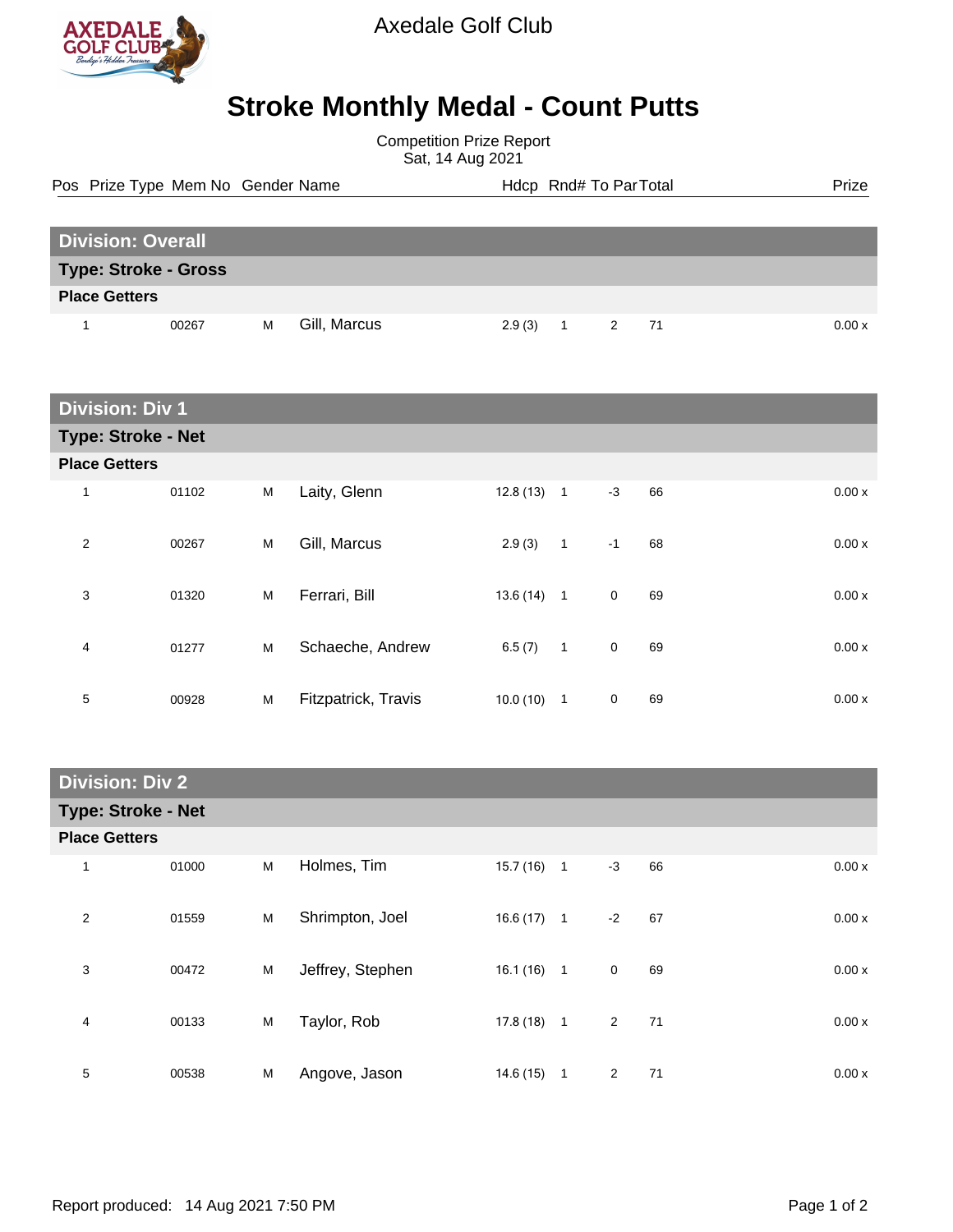| <b>Division: Div 3</b>    |       |   |                  |              |                |                |    |  |       |  |
|---------------------------|-------|---|------------------|--------------|----------------|----------------|----|--|-------|--|
| <b>Type: Stroke - Net</b> |       |   |                  |              |                |                |    |  |       |  |
| <b>Place Getters</b>      |       |   |                  |              |                |                |    |  |       |  |
| 1                         | 01379 | M | Morrissey, Jacob | 29.6 (30)    | $\overline{1}$ | $-2$           | 67 |  | 0.00x |  |
| 2                         | 01252 | M | Pannell, Peter   | $21.9(22)$ 1 |                | $\overline{2}$ | 71 |  | 0.00x |  |
| 3                         | 01002 | M | Stove, Ian       | $20.9(21)$ 1 |                | $\overline{2}$ | 71 |  | 0.00x |  |
| 4                         | 01339 | M | Findlay, Grant   | $23.7(24)$ 1 |                | 3 <sup>1</sup> | 72 |  | 0.00x |  |
| 5                         | 00119 | M | Rogers, Eric     | 22.7(23)     | $\mathbf{1}$   | 3              | 72 |  | 0.00x |  |

| <b>Division: Overall</b>  |       |           |                 |              |                            |                |        |  |                    |
|---------------------------|-------|-----------|-----------------|--------------|----------------------------|----------------|--------|--|--------------------|
| <b>Type: Stroke - Net</b> |       |           |                 |              |                            |                |        |  |                    |
| <b>Ball Rundowns</b>      |       |           |                 |              |                            |                |        |  |                    |
| (no. 1)                   | 00344 | ${\sf M}$ | Johnstone, Lex  | 1.7(2)       | $\mathbf{1}$               | $\mathbf 0$    | 69     |  | 0.00 x             |
| (no. 2)                   | 01356 | ${\sf M}$ | Gibson, Vallon  | 9.3(9)       | $\overline{1}$             | $\mathbf{1}$   | 70     |  | 0.00 x             |
| (no. 3)                   | 00253 | M         | Nielsen, Hayden | 3.9(4)       | $\overline{\phantom{0}}$ 1 | $\mathbf{1}$   | 70     |  | 0.00x              |
| (no. 4)                   | 01107 | ${\sf M}$ | McManus, Terry  | $14.2(14)$ 1 |                            | $\overline{2}$ | 71     |  | 0.00 x             |
| (no. 5)                   | 00530 | ${\sf M}$ | Lane, Grant     | $10.2(10)$ 1 |                            | 3              | 72     |  | 0.00 x             |
| (no. 6)                   | 00122 | ${\sf M}$ | Pyke, Paul      | $9.6(10)$ 1  |                            | $\sqrt{3}$     | 72     |  | $0.00\,\mathrm{x}$ |
| (no. 7)                   | 00572 | ${\sf M}$ | Kettle, Max     | $13.4(14)$ 1 |                            | 3              | $72\,$ |  | 0.00 x             |
| (no. 8)                   | 01312 | ${\sf M}$ | Day, Gary       | $15.8(16)$ 1 |                            | 4              | 73     |  | 0.00x              |
| (no. 9)                   | 01109 | ${\sf M}$ | Taylor, John    | $17.2(17)$ 1 |                            | 4              | 73     |  | 0.00 x             |
| (no. 10)                  | 01156 | ${\sf M}$ | Osborne, Doug   | $18.9(19)$ 1 |                            | 4              | 73     |  | 0.00x              |